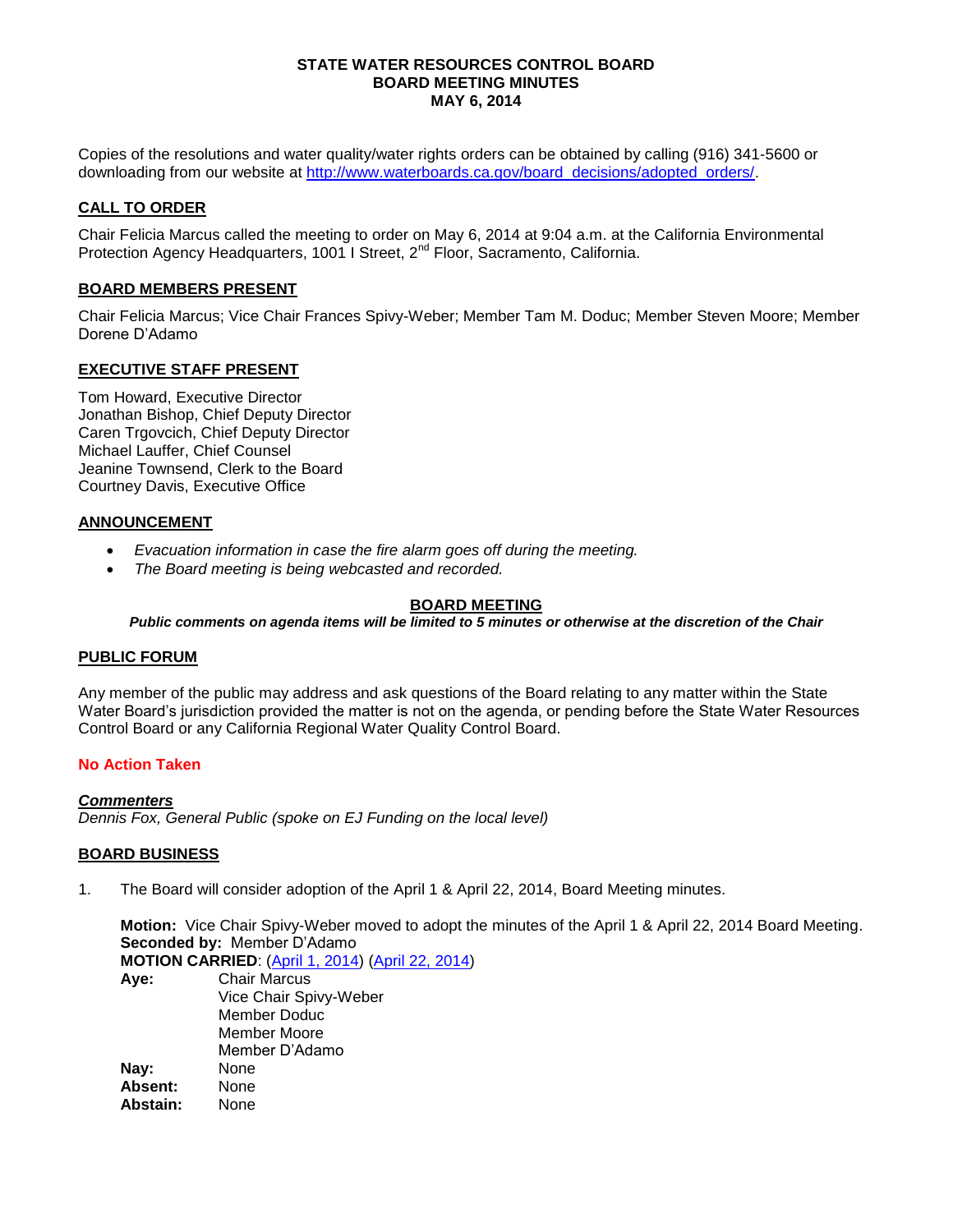## 2. Board Member Report.

## *Board Member Moore*

- *Spoke about reconnecting Californians with water and each other at the annual Watershed Day at the Capitol hosted by the California Watershed Network.*
- *Spoke on a panel in Los Angeles called Keep it Flowing: Financing California's Water Future about improving groundwater oversight at the local level and paying for water in California.*
- *Spoke about drought and how it's affecting the North Coast communities at a conference called Your Voice, Your Future in Yreka held by the State Bar Association's Environmental Law Section.*
	- *Cris Carrigan spoke about the legal aspects of marijuana cultivation in the North Coast Region.*
- *Spoke about the general framework of wetlands regulations, both federal and state, and our proposed wetland policy at the California Wetlands Conference held by CLE International.*

# *Board Member Doduc*

 *Attended a joint meeting with the Central Valley Regional Water Board and our staff about ongoing efforts to develop a statewide permit for discharges from drinking water systems and is very impressed with the Central Valley Water Board's work with stakeholders. The collaboration and efficiency between the State Water Board and the Central Valley Regional Water Board is very promising.* 

## *Vice Chair Spivy-Weber*

- *Spoke about groundwater at the Southern California Dialogue.*
- *Serves on an advisory committee for the California State University System where students and professors are doing an amazing amount of work on water.*
- *The Public Policy Institute of California, in which she serves on an advisory committee for, is being considered for a grant to establish a water center.*

# *Board Member D'Adamo*

- *Along with Board Member Moore joined the Regional Administrator of the U.S. Environmental Protection Agency and the United States Geological Survey on a tour of a section of the Delta, focusing on Suisun Marsh.*
- *Spoke at the California Association of Sanitation Agencies' Public Policy Forum which focused on recycled water, drought, and the Governor's Water Action Plan.*
- *Spoke to the California Cotton Ginners and Growers and Western Ag Processors Association primarily about drought, irrigated lands, and groundwater.*
- *Presented at the Almond Hullers and Processors Association annual meeting in Santa Barbara on drought, groundwater, and irrigated lands.*
- *Appeared before the California Women for Agriculture speaking on drought, groundwater, and irrigated lands.*

# *Chair Felicia Marcus*

- *Spoke about the board's Groundwater Concept Paper at a conference in Ventura.*
- *Spoke on a panel at the Los Angeles Business Council's Sustainability Summit on water sustainability in the future.*
- *Tour of abandoned mine sites up in the Sierra with some proposals to figure out how to remediate drainage and sediments.*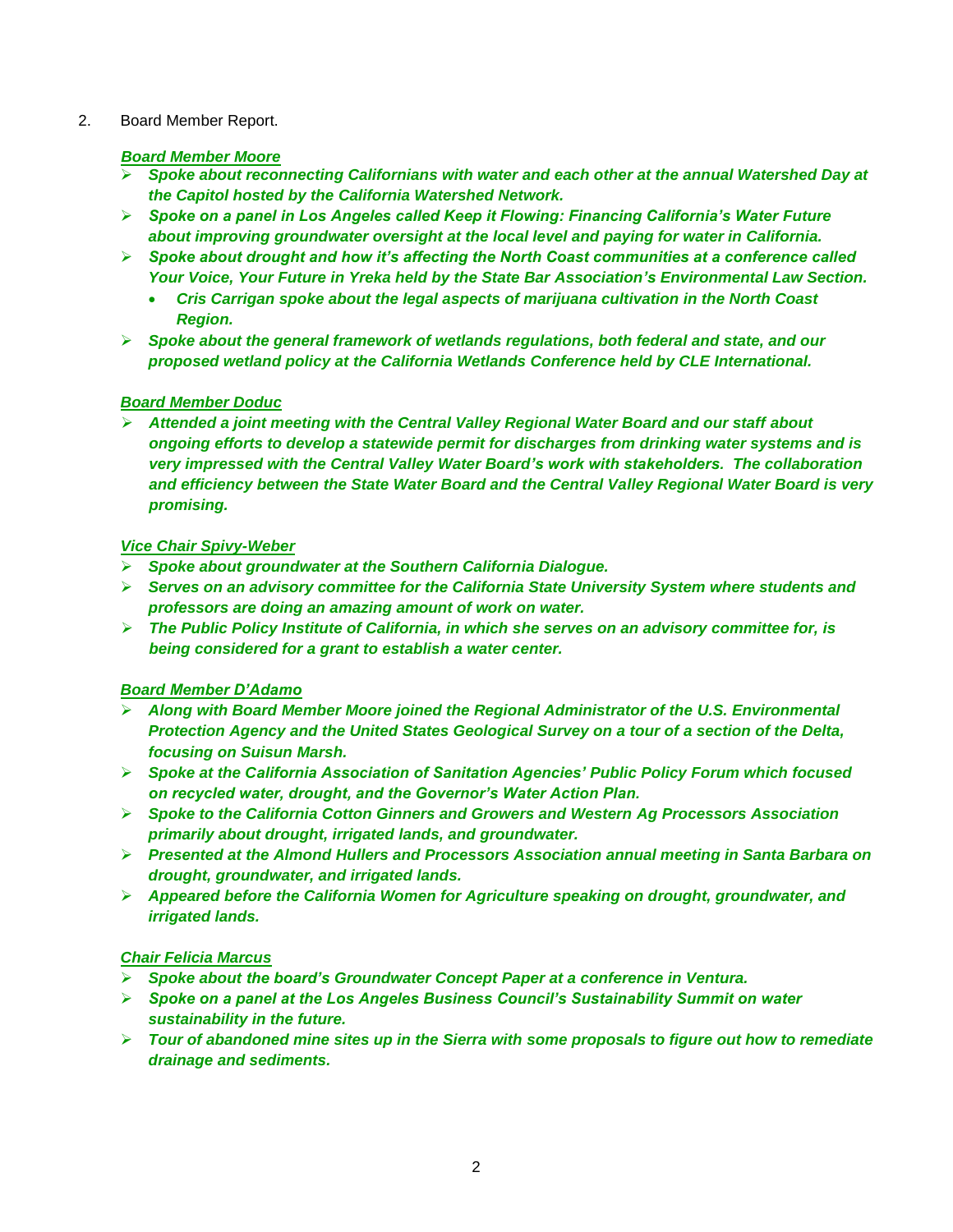### **UNCONTESTED ITEM\* (Item 3)**

\*3 Consideration of a proposed Resolution [authorizing the Executive Director or designee to execute a two-year](http://www.waterboards.ca.gov/board_info/agendas/2014/may/050614_3.pdf)  [Interagency Agreement with the Department of Toxic Substances Control for oversight of the Department of](http://www.waterboards.ca.gov/board_info/agendas/2014/may/050614_3.pdf)  [Defense and State Memorandum of Agreement Program facilities during the Fiscal Years 2014-15 and 2015-](http://www.waterboards.ca.gov/board_info/agendas/2014/may/050614_3.pdf) [16 for an amount not to exceed \\$16 million.](http://www.waterboards.ca.gov/board_info/agendas/2014/may/050614_3.pdf)

**Motion:** Member Doduc moved to adopt the proposed Resolution. **Seconded by:** Vice Chair Spivy-Weber **MOTION CARRIED**: [\(Resolution No. 2014-0020\)](http://www.waterboards.ca.gov/board_decisions/adopted_orders/resolutions/2014/rs2014_0020.pdf) **Aye:** Chair Marcus Vice Chair Spivy-Weber Member Doduc Member Moore Member D'Adamo **Nay:** None

**Absent:** None **Abstain:** None

### **INFORMATIONAL ITEM**

4. California's ongoing drought emergency.

### **No Action Taken**

*Amanda Montgomery with the Division of Water Rights made the presentation to the Board.*

## **PUBLIC WORKSHOP**

### **DIVISION OF WATER RIGHTS**

5. The State Water Board will hold a [Public Workshop on the State Water Project and Central Valley Project](http://www.waterboards.ca.gov/waterrights/water_issues/programs/drought/docs/tucp/20140506_notice_tucp.pdf)  [Temporary Urgency Change Petition.](http://www.waterboards.ca.gov/waterrights/water_issues/programs/drought/docs/tucp/20140506_notice_tucp.pdf)

### **No Action Taken**

- *Diane Riddle & Karen Niiya with the Division of Water Rights and Dana Heinrich with the Office of Chief Counsel made the [presentation](http://www.waterboards.ca.gov/board_info/minutes/2014/may/050614_5_staff_pres.pdf) to the Board.*
- *The following individuals made a [presentation](http://www.waterboards.ca.gov/board_info/minutes/2014/may/050614_5_dwr_pres.pdf) to the Board:*
	- *John Leahigh, Department of Water Resources*
	- *Carl Wilcox, Department of Fish & Wildlife*
	- *Mike Chotkowski, U.S. Fish & Wildlife Service*
	- *Garwin Yip, NOAA-National Marine Fisheries Services*
	- *Ron Milligan, U.S. Bureau of Reclamation*

## *Commenters*

*Senator Jim Nielsen, California State Senate Pauline Roccucci, City of Roseville Jeff Short, Assemblymember Beth Gaine's Office Marcus Yagutake, City of Folsom Ryan Bezerra, Cities of Folsom, Roseville & San Juan Water District [\(Presentation\)](http://www.waterboards.ca.gov/board_info/minutes/2014/may/050614_5_folsomcity_pres.pdf) Kerri Howell, City of Folsom Dennis Fox, General Public Dante John Nomellini, Central Delta Water Agency Paul Minasion, San Joaquin River Ex Contractors*